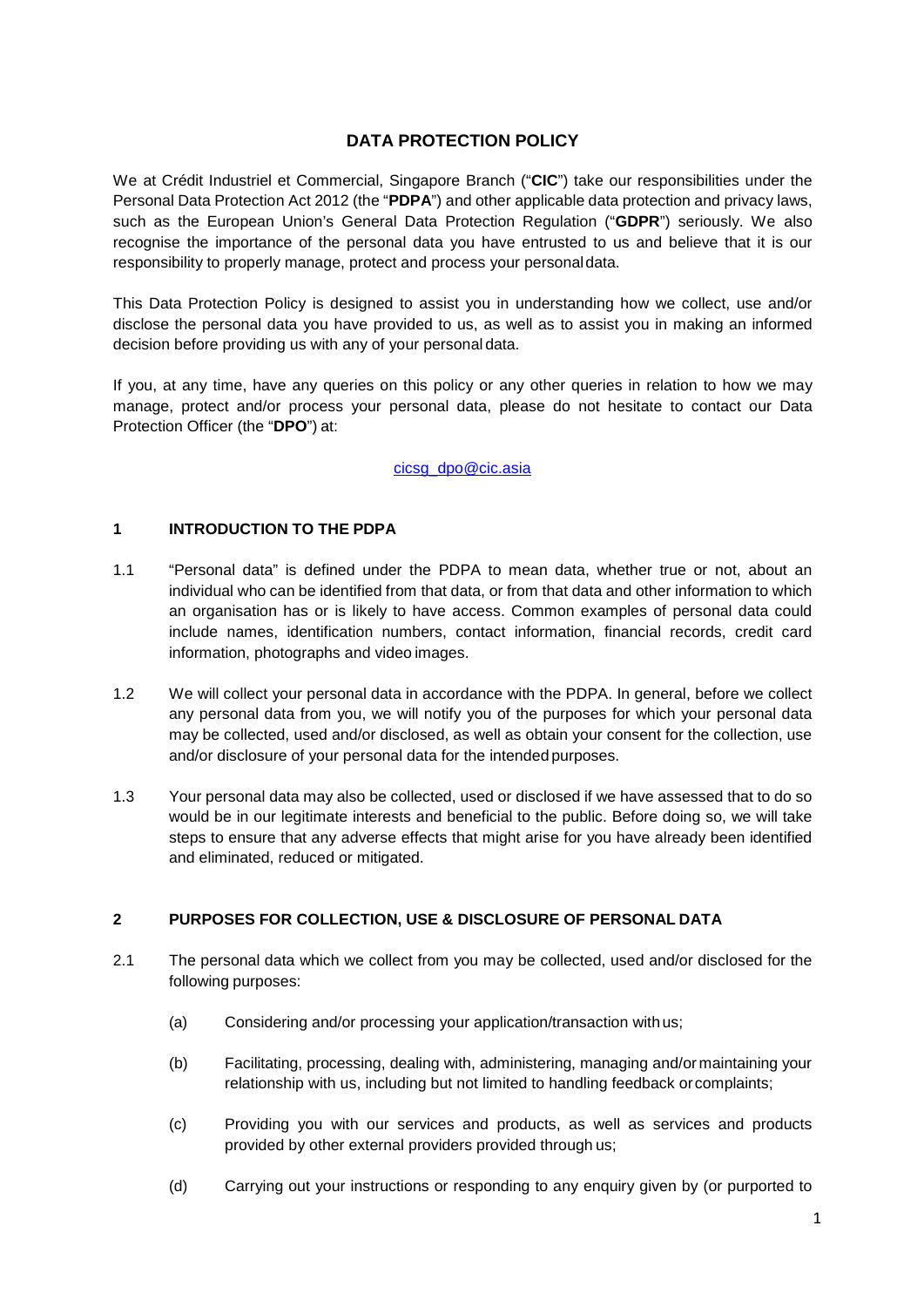be given by) you or on your behalf;

- (e) Contacting you or communicating with you via phone/voice call, text message and/or fax message, email and/or postal mail for the purposes of administering and/or managing your relationship with us such as but not limited to communicating information to you related to your account/banking facilities/transaction withus;
- (f) Conducting credit checks, customer due diligence or other screening activities (including background checks) in accordance with laws, regulations and policies including our internal policies;
- (g) Preventing or investigating any fraud, unlawful activity or omission or misconduct, whether relating to your relationship with us or any other matter arising from your relationship with us, and whether or not there is any suspicion of the aforementioned;
- (h) Complying with or as required by any applicable law, governmental or regulatory requirements of any relevant jurisdiction, including meeting the requirements to make disclosure under the requirements of any law binding on us and/or for the purposes of any guidelines issued by regulatory or other authorities, whether in Singapore or elsewhere, with which we are expected to comply;
- (i) Complying with or as required by any request or direction of any governmental authority; or responding to requests for information from public agencies, ministries, statutory boards or other similar authorities (including but not limited to the Monetary Authority of Singapore, Inland Revenue Authority of Singapore, Insolvency & Public Trustee's Office, Commercial Affairs Department and courts). For the avoidance of doubt, this means that we may/will disclose your personal data to the aforementioned parties upon their request or direction;
- (j) Conducting research, analysis and development activities (including but not limited to data analytics, surveys and/or profiling) to improve our services and facilities in order to enhance your relationship with us or for your benefit, or to improve any of our products or services for your benefit;
- (k) Financial reporting, regulatory reporting, management reporting, risk management (including monitoring risk exposure) audit, record keeping purposes;
- (l) Managing our business operations or complying with internal policies and procedures; and
- (m) Enforcing obligations owed to us, (collectively, the "**Purposes**").
- 2.2 In order to conduct our business operations more smoothly, we may also be disclosing the personal data you have provided to us to our third party service providers, agents and/or our affiliates or related corporations, which may be sited outside of Singapore, for one or more of the above-stated Purposes. This is because such third party service providers, agents and/or affiliates or related corporations would be processing your personal data on our behalf for one or more of the above-stated Purposes.

# **3 SPECIFIC ISSUES FOR THE DISCLOSURE OF PERSONAL DATA TO THIRDPARTIES**

3.1 We respect the confidentiality of the personal data you have provided to us.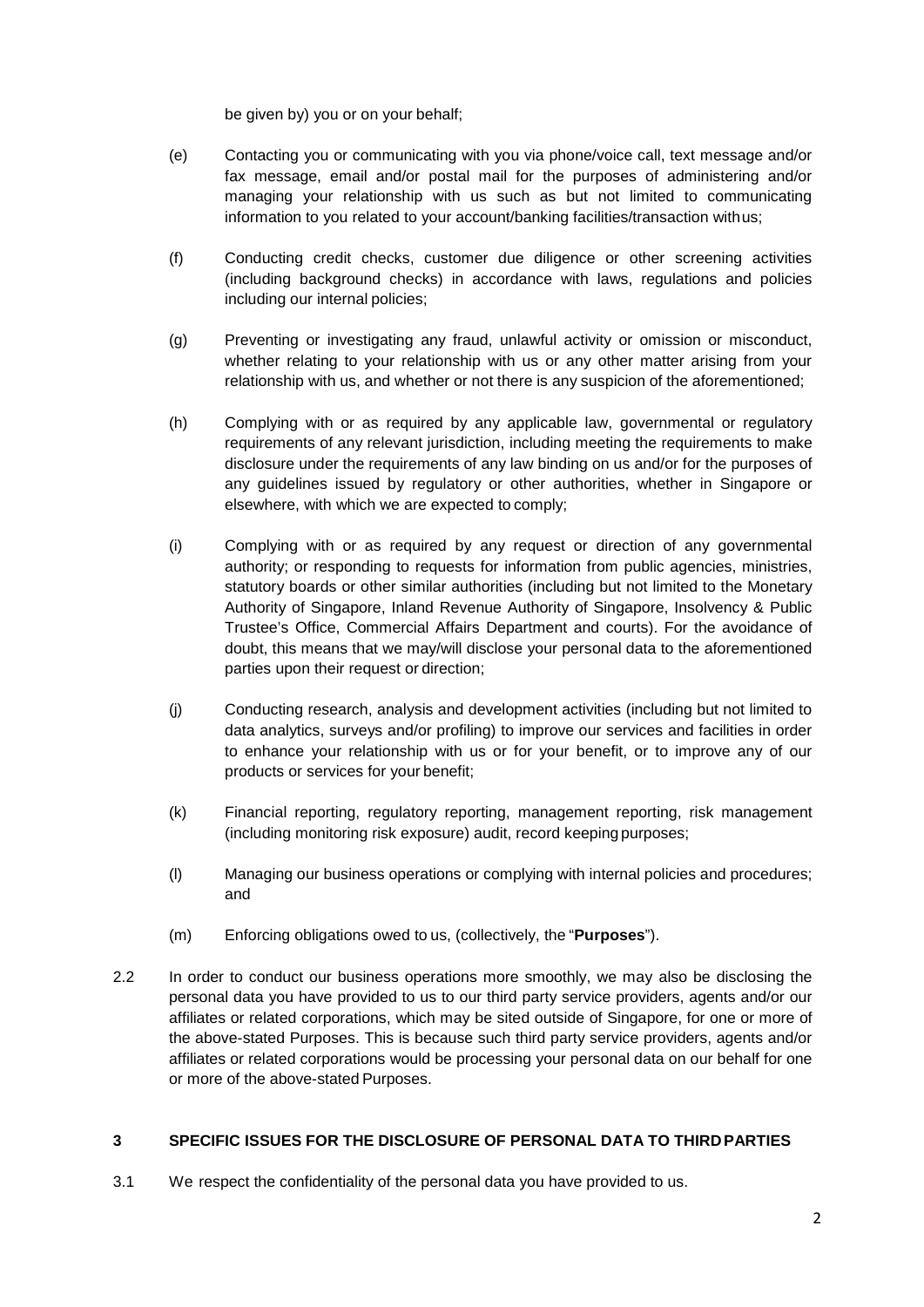- 3.2 In that regard, we will not disclose any of your personal data to any third parties without first obtaining your express consent permitting us to do so. However, please note that we may disclose your personal data to third parties without first obtaining your consent in certain situations, including, without limitation, the following:
	- (a) cases in which the disclosure is required based on the applicable laws and/or regulations, such as the Banking Act (Cap. 19);
	- (b) cases in which the purpose of such disclosure is clearly in your interests, and if consent cannot be obtained in a timely way, provided that we shall, as soon as may be practicable, notify you of the disclosure and the purposes of the disclosure;
	- (c) cases in which the disclosure is necessary to respond to an emergency that threatens the life, health or safety of yourself or anotherindividual;
	- (d) cases in which there are reasonable grounds to believe that the health or safety of yourself or another individual will be seriously affected and consent for the disclosure of the data cannot be obtained in a timely way;
	- (e) cases in which the disclosure is necessary for any investigation or proceedings;
	- (f) cases in which the personal data is disclosed to any officer of a prescribed law enforcement agency, upon production of written authorisation signed by the head or director of that law enforcement agency or a person of a similar rank, certifying that the personal data is necessary for the purposes of the functions or duties of theofficer;
	- (g) cases in which the disclosure is to a public agency and such disclosure is necessary in the public interest; and/or
	- (h) where such disclosure without your consent is permitted by the PDPA or bylaw.
- 3.3 The instances listed above at paragraph 3.2 are not intended to be exhaustive. For an exhaustive list of exceptions, you are encouraged to peruse the First and Second Schedules of the PDPA which is publicly available at https://sso.agc.gov.sg/.
- 3.4 In all other instances of disclosure of personal data to third parties with your express consent, we will endeavor to provide adequate supervision over the handling and administration of your personal data by such third parties, as well as to provide for adequate forms of protection over such personal data.
- 3.5 Where personal data is transferred by us to any third parties outside of Singapore, we will ensure that such transfers are compliant with the requirements under the PDPA. In this regard, we will take such necessary measures to ensure that such overseas recipients are bound by legally enforceable obligations to ensure that these overseas recipients provide a standard of protection to the personal data so transferred that is comparable to the protection under the PDPA.

# **4 REQUEST FOR ACCESS, CORRECTION AND/OR PORTING OF PERSONAL DATA**

You may request to access, correct and/or port the personal data currently in our possession at any time by submitting your request through the following methods: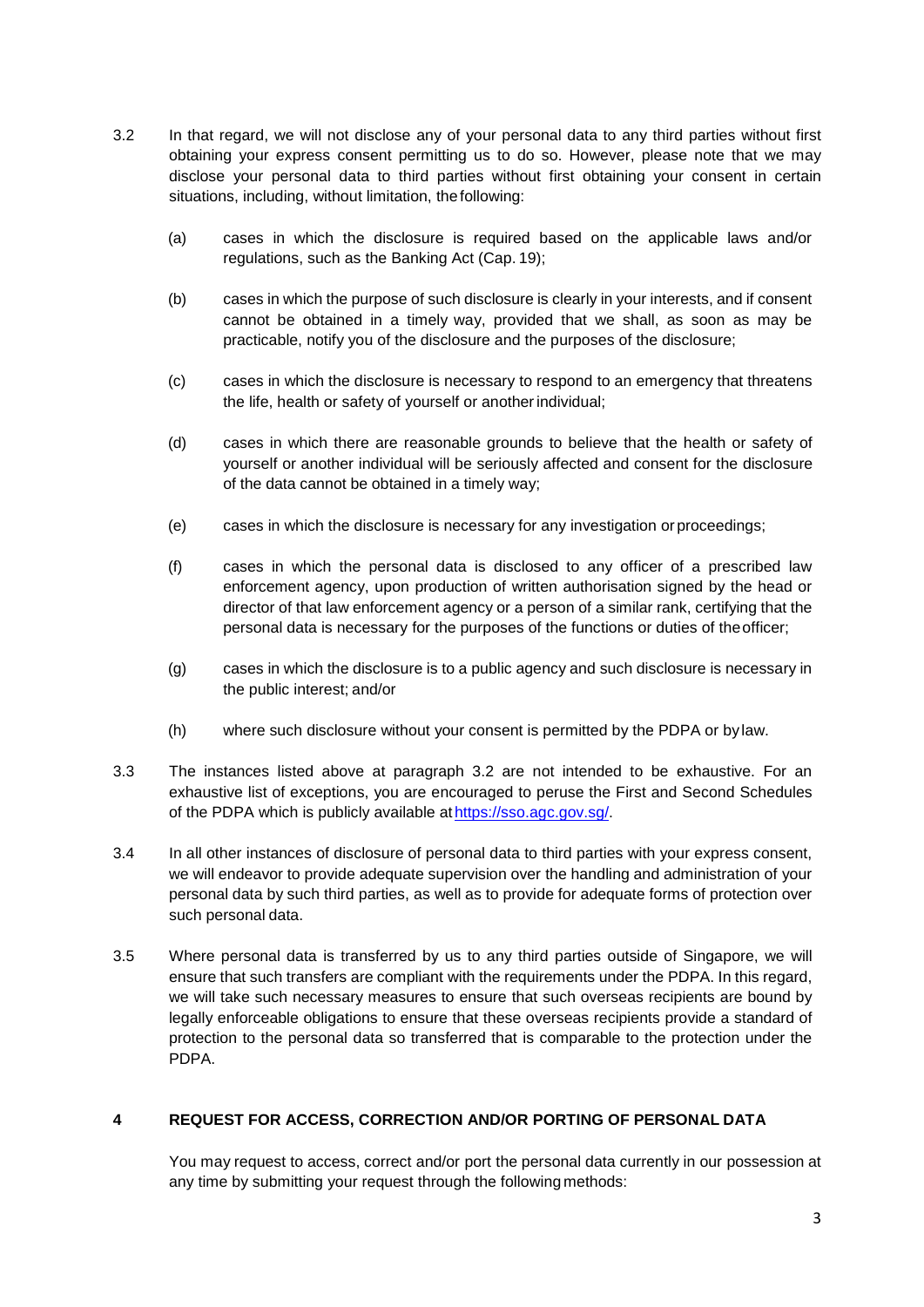| (a) | E-mail         | cicsg_dpo@cic.asia                                           |
|-----|----------------|--------------------------------------------------------------|
| (b) | Office address | 182 Cecil Street<br>#33-01 Frasers Tower<br>Singapore 069547 |

#### **5 REQUEST TO WITHDRAW CONSENT**

- 5.1 You may withdraw your consent for the collection, use and/or disclosure of your personal data in our possession or under our control at any time by submitting your request to the contact details listed below at paragraph 7.2.
- 5.2 We will process your request within a reasonable time from such a request for withdrawal of consent being made, and will thereafter refrain from collecting, using and/or disclosing your personal data in the manner stated in your request.
- 5.3 However, your withdrawal of consent could result in certain legal consequences arising from such withdrawal. In this regard, depending on the extent of your withdrawal of consent for us to process your personal data, it may mean that we will not be able to continue with your existing relationship with us or the contract you have with us may have to beterminated.

# **6 ADMINISTRATION AND MANAGEMENT OF PERSONAL DATA**

- 6.1 We will take appropriate measures to keep your personal data accurate, complete and updated, if your personal data is likely to be used by us to make a decision that affects you, or disclosed to another organization. However, this means that you must also update us of any changes in your personal data that you had initially provided us with. We will not be responsible for relying on inaccurate or incomplete personal data arising from your failure to update us of any changes in your personal data that you had initially provided us with.
- 6.2 We will also take commercially reasonable efforts to take appropriate precautions and preventive measures to ensure that your personal data is adequately protected and secured. Appropriate security arrangements will be taken to prevent any unauthorized access, collection, use, disclosure, copying, modification, leakage, loss, damage and/or alteration of your personal data. However, we cannot assume responsibility for any unauthorized use of your personal data by third parties which are wholly attributable to factors beyond our control.
- 6.3 We will also take commercially reasonably efforts to ensure that the personal data in our possession or under our control is destroyed and/or anonymized as soon as it is reasonable to assume that (i) the purpose for which that personal data was collected is no longer being served by the retention of such personal data; and (ii) retention is no longer necessary for any other legal or business purposes.
- 6.4 Where your personal data is to be transferred out of Singapore, we will comply with the PDPA in doing so. In this regard, this includes us obtaining your consent unless an exception under the PDPA or law applies, and taking appropriate steps to ascertain that the foreign recipient organization of the personal data is bound by legally enforceable obligations to provide to the transferred personal data a standard of protection that is at least comparable to the protection under the Act. This may include us entering into an appropriate contract with the foreign recipient organization dealing with the personal data transfer or permitting the personal data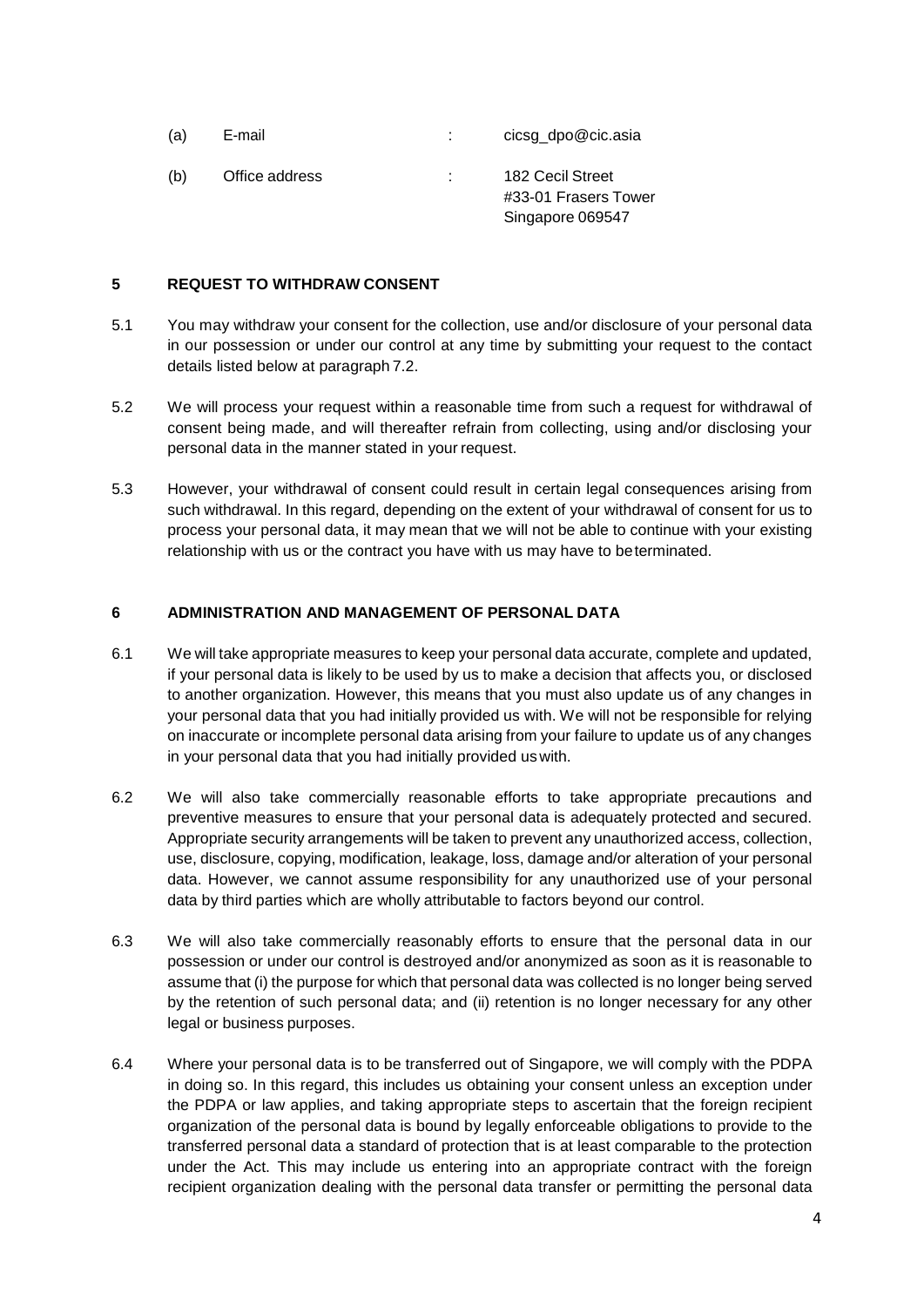transfer without such a contract if the PDPA or law permits us to.

# **7 COMPLAINT PROCESS**

- 7.1 If you have any complaint or grievance regarding about how we are handling your personal data or about how we are complying with the PDPA, we welcome you to contact us with your complaint or grievance.
- 7.2 Please contact us through one of the following methods with your complaint orgrievance:
	- (a) E-mail: [cicsg\\_dpo@cic.asia \(](mailto:cicsg_dpo@cic.asia)Attention it to the "Data ProtectionOfficer")
	- (b) Office address: 182 Cecil Street #33-01 Frasers Tower Singapore 069547 (Attention: Data Protection Officer)
- 7.3 Where it is an email or a letter through which you are submitting a complaint, your indication at the subject header that it is a PDPA complaint would assist us in attending to your complaint speedily by passing it on to the relevant staff in CIC to handle. For example, you could insert the subject header as "**PDPA Complaint**".
- 7.4 We will certainly strive to deal with any complaint or grievance that you may have speedily and fairly.

# **8 UPDATES ON DATA PROTECTION POLICY**

- 8.1 As part of our efforts to ensure that we properly manage, protect and process your personal data, we will be reviewing our policies, procedures and processes from time to time.
- 8.2 We reserve the right to amend the terms of this Data Protection Policy at our absolute discretion. Any amended Data Protection Policy will be posted on ourwebsite.
- 8.3 You are encouraged to visit the above website from time to time to ensure that you are well informed of our latest policies in relation to personal dataprotection.

# **9 GDPR**

- 9.1 If you are based in the European Union, and if we are processing activities related to the offering of goods or services, the GDPR applies to us as a controller. We will always process your data in accordance with GDPR.
- 9.2 As a controller, we may collect and process your personal data as necessary to enable us to carry out the services you request, to manage and operate our business and to comply with our legal and regulatory obligations.
- 9.3 We may share your data with our affiliated or related companies or entities, any agents, contractors, service providers and advisors we work with to provide services to you and to run our business, official authorities, our regulators, central and local government, law enforcement agencies, judicial bodies and fraud prevention agencies, as necessary to comply with our legal